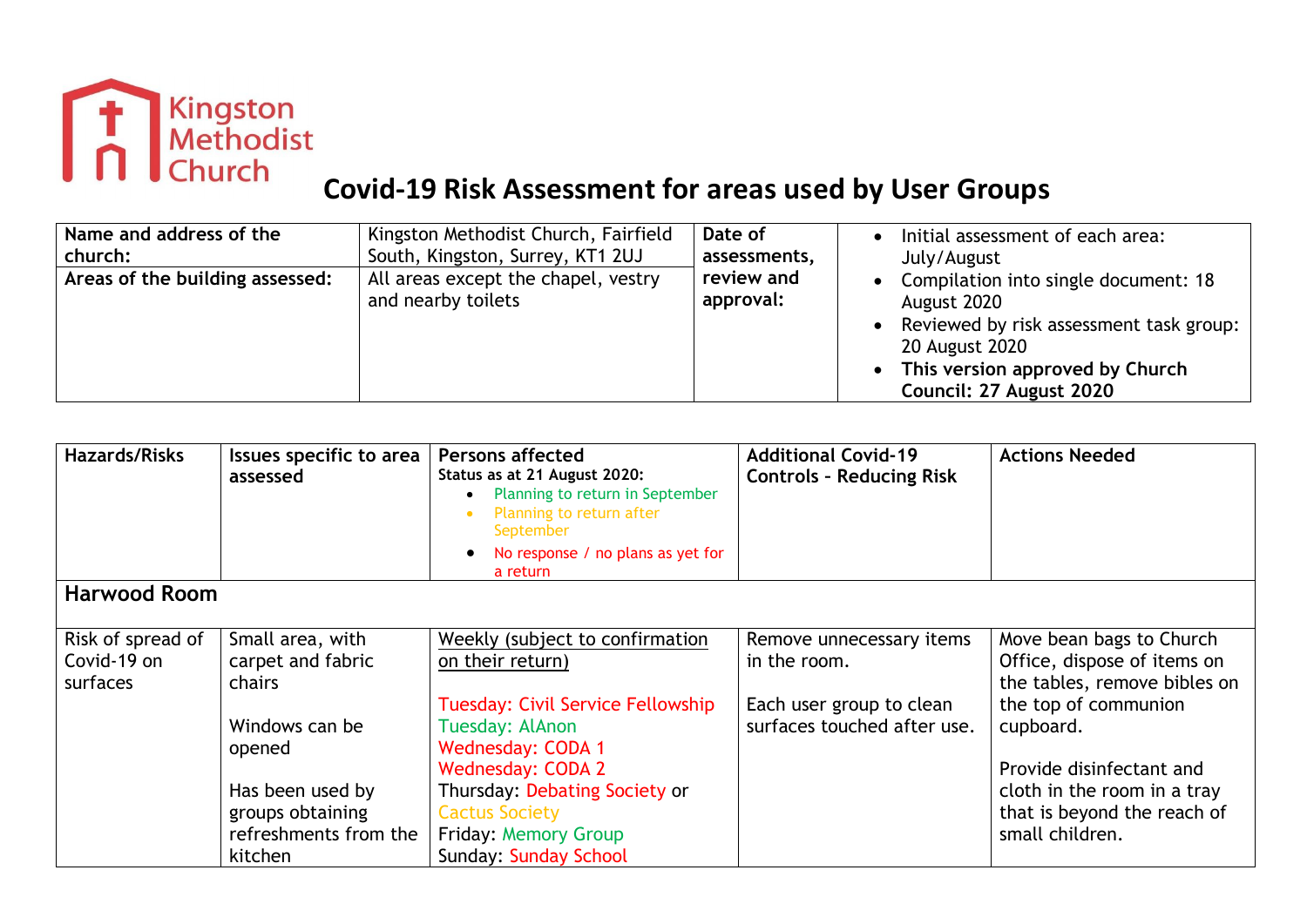| <b>Hazards/Risks</b>                                                  | Issues specific to area<br>assessed                              | <b>Persons affected</b><br>Status as at 21 August 2020:<br>Planning to return in September<br>Planning to return after<br>September<br>No response / no plans as yet for<br>a return                                                                                    | <b>Additional Covid-19</b><br><b>Controls - Reducing Risk</b>                                              | <b>Actions Needed</b>                                                                                                                                                                                                                                                                                                                                                                                      |
|-----------------------------------------------------------------------|------------------------------------------------------------------|-------------------------------------------------------------------------------------------------------------------------------------------------------------------------------------------------------------------------------------------------------------------------|------------------------------------------------------------------------------------------------------------|------------------------------------------------------------------------------------------------------------------------------------------------------------------------------------------------------------------------------------------------------------------------------------------------------------------------------------------------------------------------------------------------------------|
| Risk of spread of<br>Covid-19 through<br>lack of social<br>distancing | Rubbish bin                                                      | Ad hoc<br>Lent course<br>Reflection and Food & Fellowship<br>may meet in the Harwood Room<br>or the chapel area.<br>The Korean Church is not meeting<br>in 2020/21.<br>Also, weekly<br>Saturday: Professional Cleaners<br>Plus, anyone adjusting the boiler<br>settings | Reduce the number of<br>chairs in the Harwood<br>Room to enable 1 meter<br>spacing.                        | Display written details of<br>what cleaning must be<br>completed after use with<br>tick boxes to confirm that<br>cleaning has been<br>completed.<br>Provide an automated hand<br>sanitiser machine in the<br>corridor outside the room.<br>Move the excess chairs<br>(above 11, starting with the<br>chairs with arms) to the<br>Church Office.<br>Advise groups to open the<br>windows whenever possible. |
| <b>Downstairs Kitchen</b>                                             |                                                                  |                                                                                                                                                                                                                                                                         |                                                                                                            |                                                                                                                                                                                                                                                                                                                                                                                                            |
| Risk of spread of<br>Covid-19 on<br>surfaces                          | Very small area.<br>Key to external door is<br>locked in vestry. | Potentially, all the users listed<br>above plus the church on Sundays.                                                                                                                                                                                                  | Minimise use of kitchen by<br>user groups to access for<br>boiling water and serving<br>teas/coffees only. | Move the first aid kit and<br>Incident Book onto shelf in<br>corridor leading to lower<br>hall.                                                                                                                                                                                                                                                                                                            |
|                                                                       | A number of keys are<br>stored on the rack                       |                                                                                                                                                                                                                                                                         | No access for cold drinking<br>water (bring your own).                                                     | Relocate the health and<br>safety poster to electrics<br>cupboard in corridor.                                                                                                                                                                                                                                                                                                                             |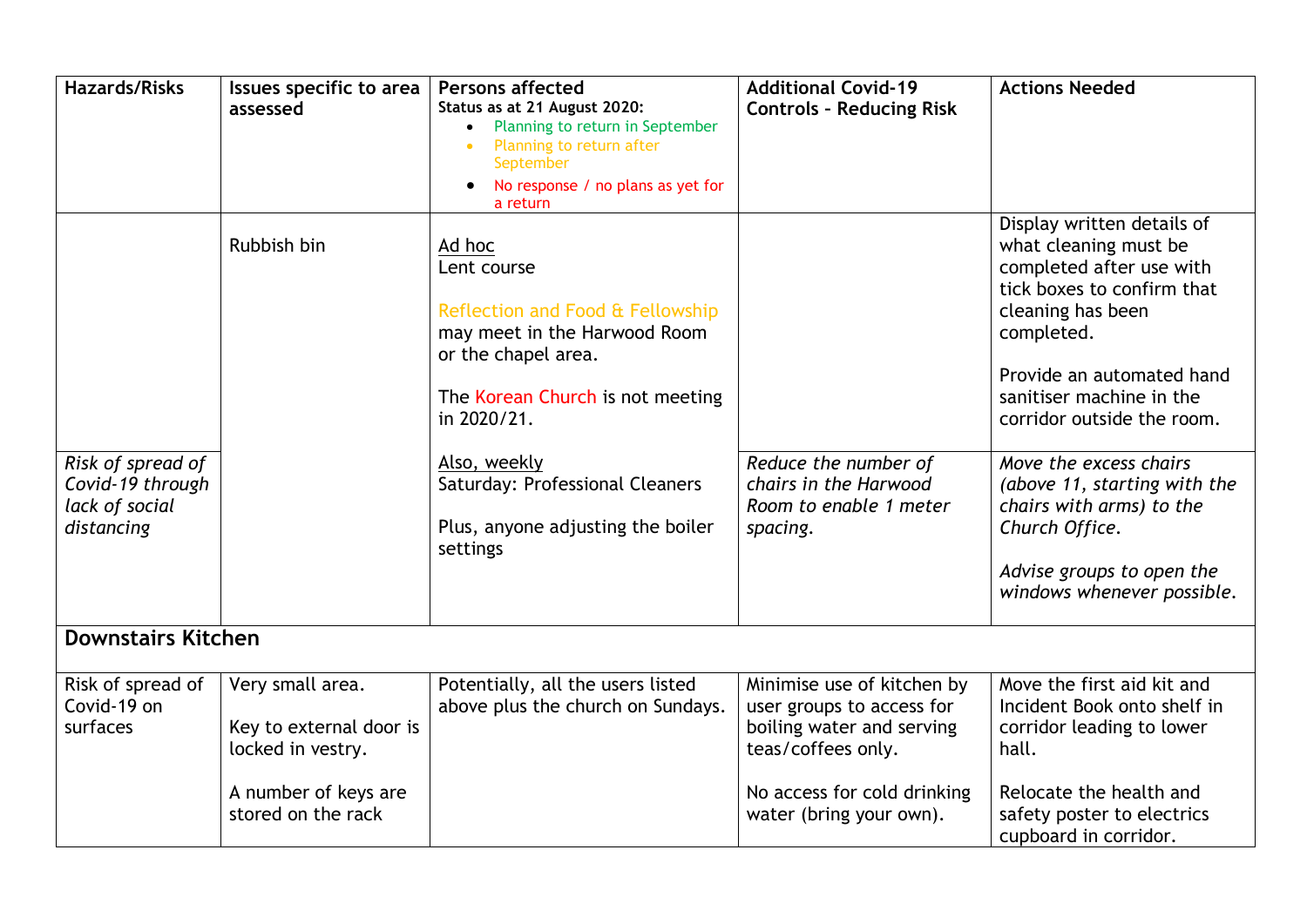| <b>Hazards/Risks</b>                                                  | Issues specific to area<br>assessed                                                                                                                                                                                                                                      | <b>Persons affected</b><br>Status as at 21 August 2020:<br>Planning to return in September<br>Planning to return after<br>September<br>No response / no plans as yet for<br>a return | <b>Additional Covid-19</b><br><b>Controls - Reducing Risk</b>           | <b>Actions Needed</b>                                                                                                                                                                                                                                                                                                                                                                                                                                |
|-----------------------------------------------------------------------|--------------------------------------------------------------------------------------------------------------------------------------------------------------------------------------------------------------------------------------------------------------------------|--------------------------------------------------------------------------------------------------------------------------------------------------------------------------------------|-------------------------------------------------------------------------|------------------------------------------------------------------------------------------------------------------------------------------------------------------------------------------------------------------------------------------------------------------------------------------------------------------------------------------------------------------------------------------------------------------------------------------------------|
|                                                                       | immediately behind<br>the entrance door.<br>The first aid kit is also<br>provided behind the<br>door.<br>The health and safety<br>Incident Book is kept i<br>a drawer in the<br>kitchen.<br>The statutory health<br>and safety poster is<br>displayed in the<br>kitchen. |                                                                                                                                                                                      | Each user to clean surfaces<br>touched after use.                       | Provide cleaning liquid and<br>cloth.<br>Advise user groups that the<br>kitchen is to be used for<br>boiling water and serving<br>teas/coffees only with no<br>access for cold drinking<br>water (bring your own).<br>Display written details of<br>what cleaning must be<br>completed after use and tick<br>boxes to confirm cleaning<br>has been completed.<br>Provide an automated hand<br>sanitiser machine in the<br>corridor outside the room. |
| Risk of spread of<br>Covid-19 through<br>lack of social<br>distancing |                                                                                                                                                                                                                                                                          |                                                                                                                                                                                      | No more than one person<br>to be present in the kitchen<br>at any time. | Prop door open permanently<br>to eliminate touch, improve<br>ventilation and make the<br>presence of anyone in the<br>kitchen visible from the<br>corridor.<br>Display poster on kitchen<br>door which says "No access                                                                                                                                                                                                                               |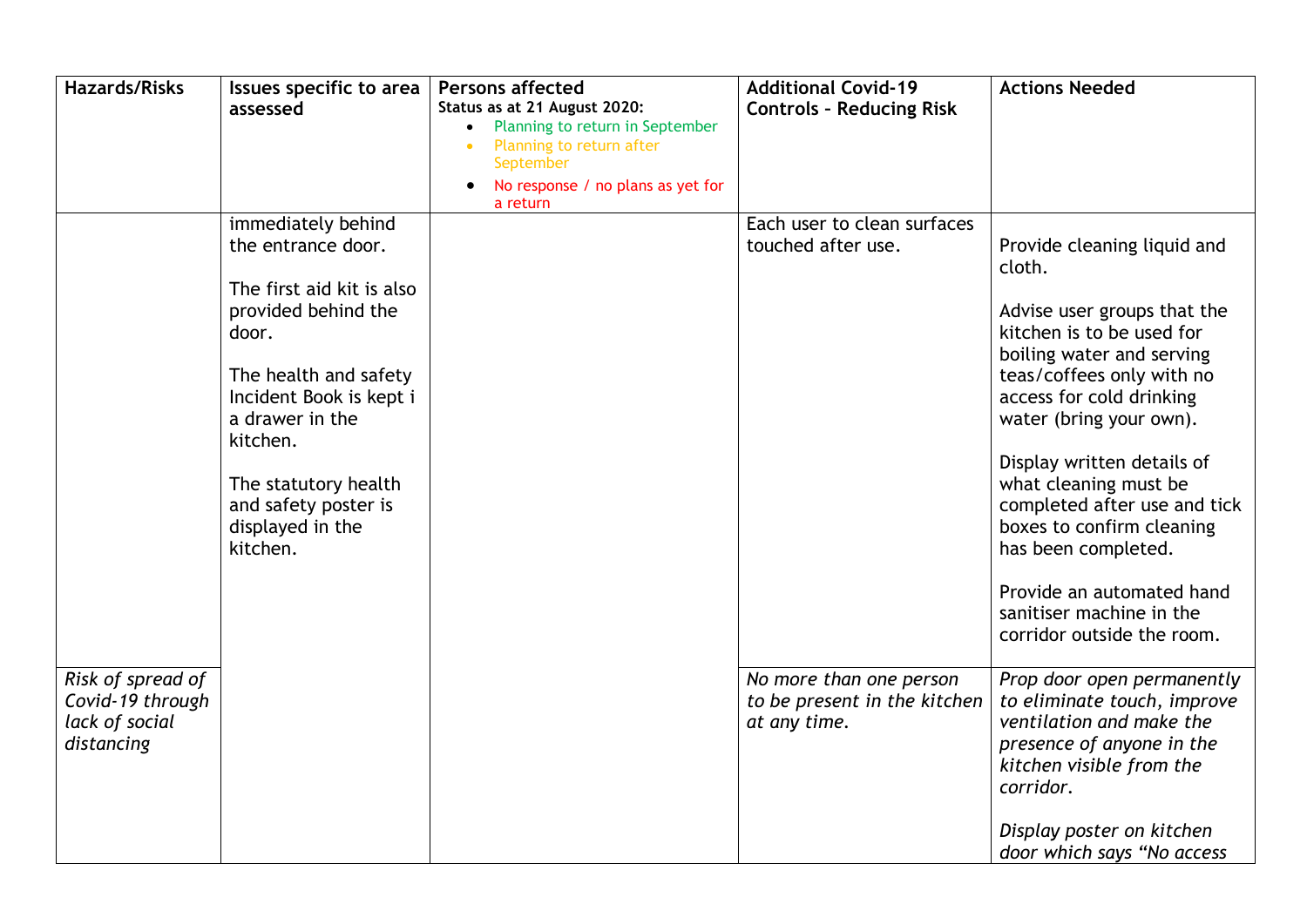| <b>Hazards/Risks</b>                                                  | Issues specific to area<br>assessed                                                              | <b>Persons affected</b><br>Status as at 21 August 2020:<br>Planning to return in September<br>Planning to return after<br>September<br>No response / no plans as yet for<br>a return | <b>Additional Covid-19</b><br><b>Controls - Reducing Risk</b>             | <b>Actions Needed</b><br>except to boil water. One<br>person only. Clean after use.<br>Keep door open." |
|-----------------------------------------------------------------------|--------------------------------------------------------------------------------------------------|--------------------------------------------------------------------------------------------------------------------------------------------------------------------------------------|---------------------------------------------------------------------------|---------------------------------------------------------------------------------------------------------|
| <b>Church Office</b>                                                  |                                                                                                  |                                                                                                                                                                                      |                                                                           |                                                                                                         |
| Risk of spread of<br>Covid-19 on<br>surfaces                          | Used for very small<br>group meetings.                                                           | Previous meeting users have<br>included:<br><b>Leadership Team</b>                                                                                                                   | Make hand sanitiser<br>available.                                         | Place a hand sanitiser bottle<br>and cleansing wipes on the<br>bookshelf next to                        |
|                                                                       | Carpet on floor.<br>Fabric chairs.                                                               | <b>Playbox Management Committee</b><br><b>Lent Course</b><br><b>Prayer Group</b>                                                                                                     | Each person going into the<br>room to ensure they clean<br>the equipment/ | photocopier with a notice<br>about their use.                                                           |
|                                                                       | Telephone.                                                                                       | Anyone needing access to the                                                                                                                                                         | surfaces/handles touched.                                                 |                                                                                                         |
| Risk of spread of<br>Covid-19 through<br>lack of social<br>distancing | Windows can be<br>opened.<br>Office equipment kept<br>in this room along<br>with church records. | office equipment, especially the<br>photocopier, and to the church<br>records stored in the room.<br>Anyone checking the telephone<br>for messages.<br>Professional cleaners.        | All meetings to be held in a<br>larger room.                              | Stack chairs to discourage<br>any use of the room for<br>meetings.                                      |
| <b>Lower Hall</b>                                                     |                                                                                                  |                                                                                                                                                                                      |                                                                           |                                                                                                         |
| Risk of spread of<br>Covid-19 on<br>surfaces                          | Large area.<br>Wooden floor.                                                                     | Previous (and potential) users:<br>Monday: Stay and Play<br><b>Tuesday: Upstage Theatre</b>                                                                                          | Each user group to clean<br>surfaces touched after use.                   | Provide disinfectant and<br>cloth in a tray that is beyond<br>the reach of small children               |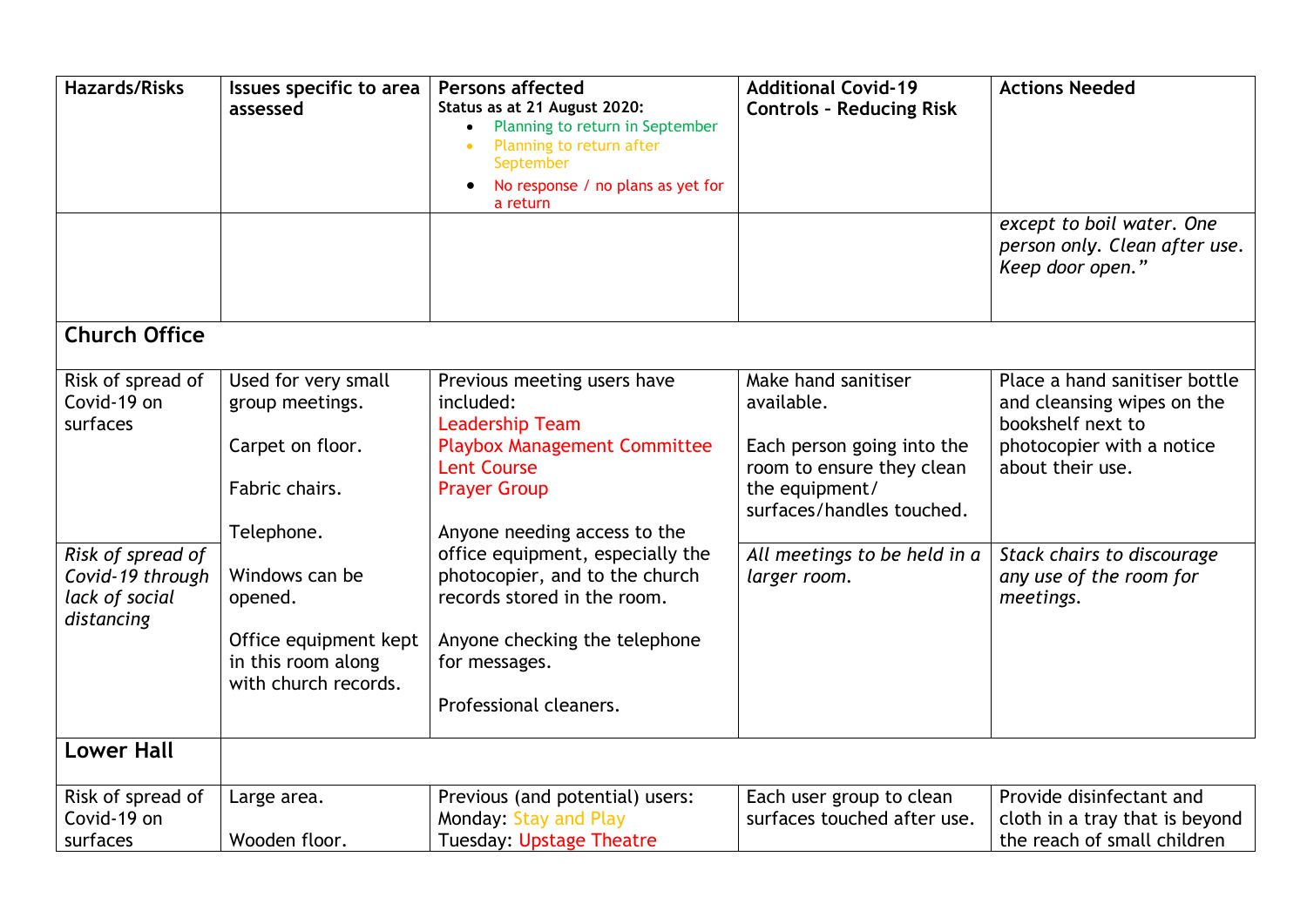| <b>Hazards/Risks</b> | Issues specific to area | <b>Persons affected</b>                                         | <b>Additional Covid-19</b>      | <b>Actions Needed</b>         |
|----------------------|-------------------------|-----------------------------------------------------------------|---------------------------------|-------------------------------|
|                      | assessed                | Status as at 21 August 2020:<br>Planning to return in September | <b>Controls - Reducing Risk</b> |                               |
|                      |                         | Planning to return after                                        |                                 |                               |
|                      |                         | September                                                       |                                 |                               |
|                      |                         | No response / no plans as yet for<br>a return                   |                                 |                               |
|                      |                         | Tuesday-Friday: Playbox                                         | Limit use of adult chairs.      |                               |
|                      | Windows and patio       | <b>Thursday: Cactus Society</b>                                 |                                 | Display written details of    |
|                      | door can be opened      | Friday: Music Group (during colder                              | People leaving the lower        | what cleaning must be         |
|                      | but keys required.      | weather) + Boys' Brigade (tbc)                                  | hall to exit via the middle     | completed after use and tick  |
|                      |                         | Saturday: Diddidance                                            | door to avoid congestion in     | boxes to confirm cleaning     |
|                      | Adult chairs stacked in | <b>Sunday: Sunday School</b>                                    | the corridor and around the     | has been completed.           |
|                      | corner.                 |                                                                 | Avenue Road entrance.           | Make a limited number of      |
|                      |                         | Monthly on Thursdays: Messy                                     |                                 | adult chairs accessible for   |
|                      | Children's chairs along | Church                                                          | Preventing access by people     | each user group (with labels) |
|                      | the walls.              |                                                                 | coming to worship on            | and block off all others from |
|                      |                         | Occasional Sundays - Church                                     | Sundays by requiring            | being used.                   |
|                      | Small tables along the  | lunches                                                         | everyone to enter the           |                               |
|                      | walls.                  | Possibly other groups who have                                  | church through the main         | Provide an automated hand     |
|                      |                         | previously used the Harwood                                     | church door facing the          | sanitiser machine in the      |
|                      | Piano.                  | Room or Church Office                                           | Fairfield.                      | room.                         |
|                      | Three entrance doors    | Hall is also used as a throughway                               |                                 | Put up a sign to indicate     |
|                      | to the hall which are   | on Sundays to and from car park                                 |                                 | where the window key is       |
|                      | approached by           | into church                                                     |                                 | located.                      |
|                      | relatively restricted   |                                                                 |                                 |                               |
|                      | areas.                  |                                                                 |                                 |                               |
| Risk of spread of    |                         |                                                                 | People leaving the Lower        | Display an "exit via the      |
| Covid-19 through     |                         |                                                                 | Hall to be asked to exit via    | middle door" sign.            |
| lack of social       |                         |                                                                 | the middle door.                |                               |
| distancing           |                         |                                                                 |                                 |                               |
| <b>Upper Hall</b>    |                         |                                                                 |                                 |                               |
|                      |                         |                                                                 |                                 |                               |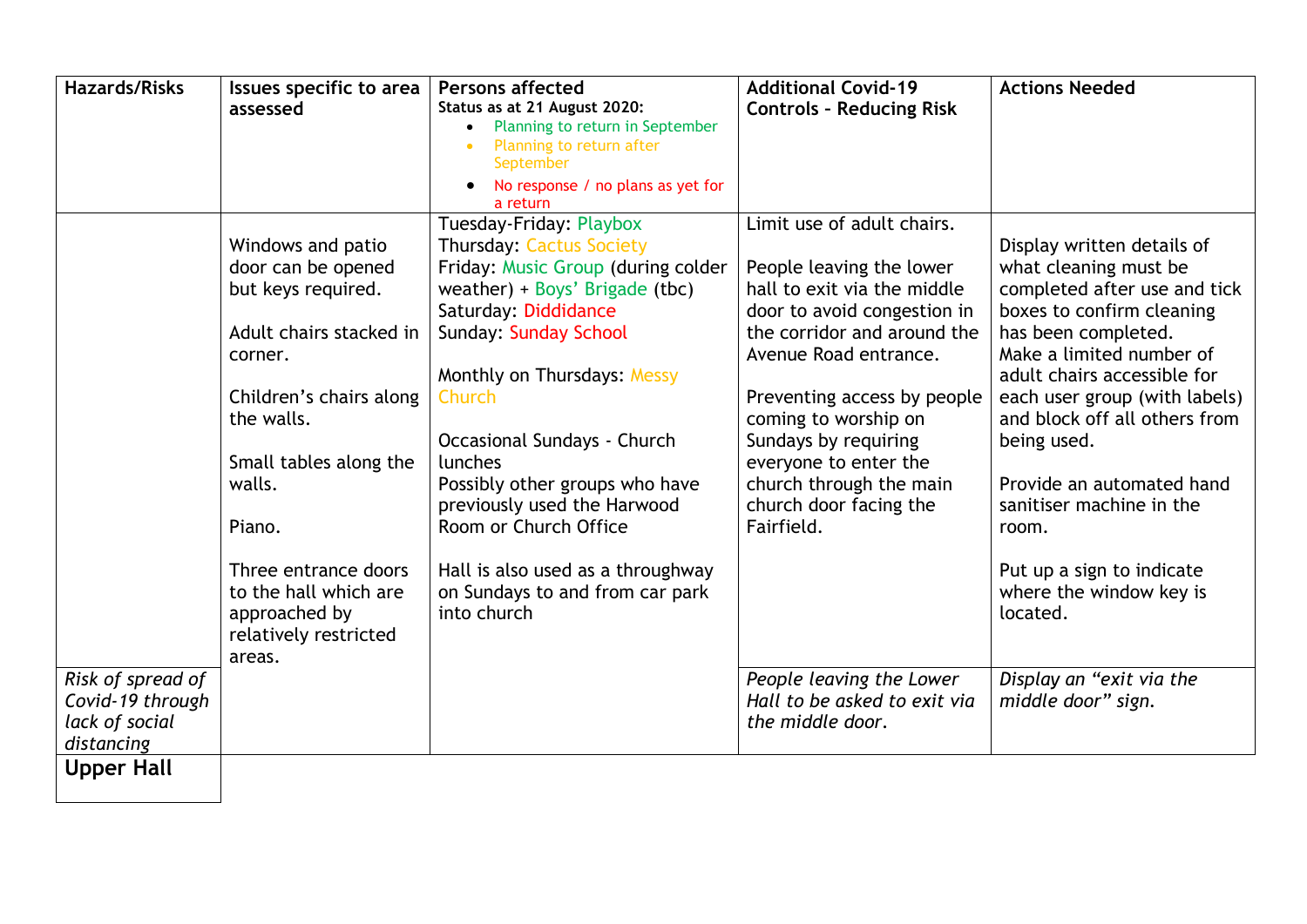| <b>Hazards/Risks</b>                                                  | Issues specific to area<br>assessed                                                                                                                 | <b>Persons affected</b><br>Status as at 21 August 2020:<br>Planning to return in September<br>Planning to return after<br>September<br>No response / no plans as yet for<br>a return                                                    | <b>Additional Covid-19</b><br><b>Controls - Reducing Risk</b>                                                      | <b>Actions Needed</b>                                                                                                                                                                                                                                                                                                                                                                                                                              |
|-----------------------------------------------------------------------|-----------------------------------------------------------------------------------------------------------------------------------------------------|-----------------------------------------------------------------------------------------------------------------------------------------------------------------------------------------------------------------------------------------|--------------------------------------------------------------------------------------------------------------------|----------------------------------------------------------------------------------------------------------------------------------------------------------------------------------------------------------------------------------------------------------------------------------------------------------------------------------------------------------------------------------------------------------------------------------------------------|
| Risk of spread of<br>Covid-19 on<br>surfaces                          | Very large room.<br>Wooden floor.<br>Stacked chairs.<br>Stacked and unstacked<br>tables.<br>Equipment on the<br>stage, which is not<br>blocked off. | Previous (and potential) users:<br><b>Monday: Pet Coaching</b><br>Tuesday: Rainbows, Rainbows and<br><b>Guides</b><br>Wednesday: Badminton<br>Friday: Boys' Brigade<br>Saturday: Karate<br>One-off bookings, eg for birthday<br>parties | Each user group to clean<br>surfaces touched after use.<br>Limit the number of chairs<br>and tables that are used. | Provide disinfectant and<br>cloth in a tray that is beyond<br>the reach of small children<br>Display written details of<br>what cleaning must be<br>completed after use and tick<br>boxes to confirm cleaning<br>has been completed.<br>Provide an automated hand<br>sanitiser machine in the<br>room.<br>Make a limited number of<br>adult chairs accessible for<br>each user group (with labels)<br>and block off all others from<br>being used. |
| Risk of spread of<br>Covid-19 through<br>lack of social<br>distancing |                                                                                                                                                     |                                                                                                                                                                                                                                         |                                                                                                                    |                                                                                                                                                                                                                                                                                                                                                                                                                                                    |
| <b>Upstairs Kitchen</b>                                               |                                                                                                                                                     |                                                                                                                                                                                                                                         |                                                                                                                    |                                                                                                                                                                                                                                                                                                                                                                                                                                                    |
| Risk of spread of<br>Covid-19 on<br>surfaces                          |                                                                                                                                                     | Any potential users.                                                                                                                                                                                                                    | Put the kitchen out of<br>bounds for time being.                                                                   | Put a "No entry" sign on the<br>kitchen door.                                                                                                                                                                                                                                                                                                                                                                                                      |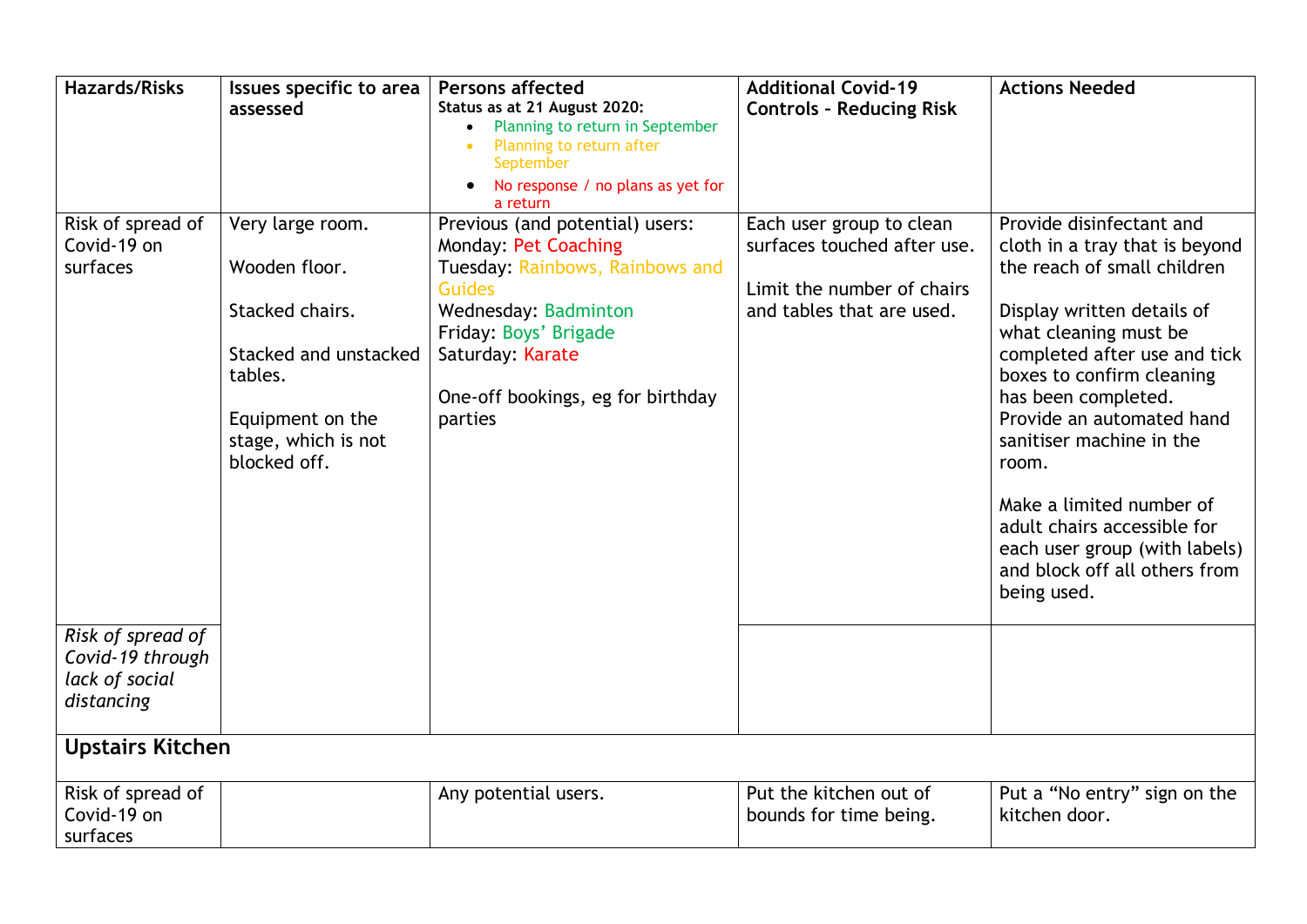| <b>Hazards/Risks</b>                                                  | Issues specific to area<br>assessed                   | <b>Persons affected</b><br>Status as at 21 August 2020:<br>Planning to return in September<br>Planning to return after<br>September<br>No response / no plans as yet for<br>a return | <b>Additional Covid-19</b><br><b>Controls - Reducing Risk</b><br>[Only to be accessed by          | <b>Actions Needed</b>                                                                                                                                                                     |
|-----------------------------------------------------------------------|-------------------------------------------------------|--------------------------------------------------------------------------------------------------------------------------------------------------------------------------------------|---------------------------------------------------------------------------------------------------|-------------------------------------------------------------------------------------------------------------------------------------------------------------------------------------------|
|                                                                       |                                                       |                                                                                                                                                                                      | people using the freezer.]                                                                        |                                                                                                                                                                                           |
| <b>Stairs and Landing</b>                                             |                                                       |                                                                                                                                                                                      |                                                                                                   |                                                                                                                                                                                           |
| Risk of spread of<br>Covid-19 on<br>surfaces                          | Risk of people<br>touching the stair<br>handrail      | Anyone using the Upper Hall - see<br>above.                                                                                                                                          |                                                                                                   | User groups to be instructed<br>to wipe down the handrails<br>at the end of their activities.                                                                                             |
| Risk of spread of<br>Covid-19 through<br>lack of social<br>distancing |                                                       |                                                                                                                                                                                      | Introduce a one-way system<br>on the stairs.                                                      | User groups to be advised<br>that the stairs must not be<br>used for going up and down<br>at the same time and that<br>social distancing should be<br>maintained whilst on the<br>stairs. |
|                                                                       | Avenue Road entrance lobby and corridor to lower hall |                                                                                                                                                                                      |                                                                                                   |                                                                                                                                                                                           |
| Risk of spread of<br>Covid-19 on<br>surfaces                          | Cramped area                                          | Anyone entering the building via<br>Avenue Road                                                                                                                                      | The corridor from Avenue<br>Road to be kept equipment<br>free except for Playbox<br>items on pegs | Put poster in the window<br>asking people not to enter if<br>they are unwell.                                                                                                             |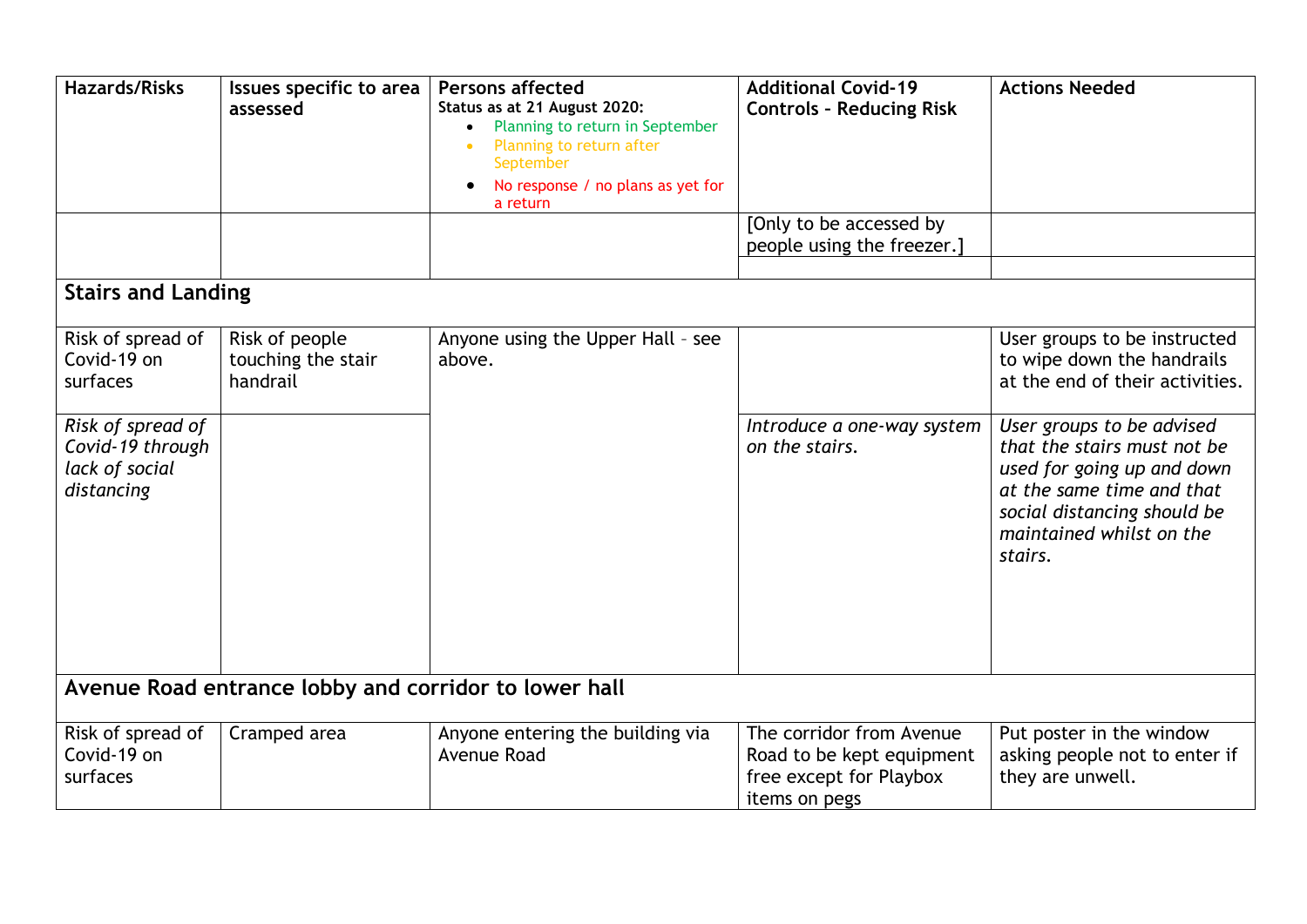| <b>Hazards/Risks</b>                                                  | Issues specific to area<br>assessed                                                                                                | <b>Persons affected</b><br>Status as at 21 August 2020:<br>Planning to return in September<br>Planning to return after<br>September<br>No response / no plans as yet for<br>a return | <b>Additional Covid-19</b><br><b>Controls - Reducing Risk</b>                | <b>Actions Needed</b>                                                                                                                                                                                                          |
|-----------------------------------------------------------------------|------------------------------------------------------------------------------------------------------------------------------------|--------------------------------------------------------------------------------------------------------------------------------------------------------------------------------------|------------------------------------------------------------------------------|--------------------------------------------------------------------------------------------------------------------------------------------------------------------------------------------------------------------------------|
|                                                                       |                                                                                                                                    |                                                                                                                                                                                      |                                                                              | Put poster in window asking<br>people to wash or sanitize<br>their hands, on arrival                                                                                                                                           |
| Risk of spread of<br>Covid-19 through<br>lack of social<br>distancing |                                                                                                                                    |                                                                                                                                                                                      | People leaving the Lower<br>Hall to be asked to exit via<br>the middle door. | Put 'Maintain Social<br>Distancing' sticker on the<br>floor just inside the<br>entrance.                                                                                                                                       |
| <b>Avenue Road toilets</b>                                            |                                                                                                                                    |                                                                                                                                                                                      |                                                                              |                                                                                                                                                                                                                                |
| Risk of spread of<br>Covid-19 on<br>surfaces                          | Ladies toilet only used<br>by Playbox<br>Limited space<br>Paper/cardboard bin<br>kept in toilet<br>Some taps need re-<br>tighening | All user groups                                                                                                                                                                      | People attending worship to<br>use nearest toilets only (not<br>Avenue Road) | Prop doors permanently open<br>to eliminate touch and<br>improve ventilation.<br>In the ladies toilets,<br>designate one cubicle for use<br>by Playbox children and one<br>for Playbox staff only with a<br>sign on each door. |
| Risk of spread of<br>Covid-19 through<br>lack of social<br>distancing |                                                                                                                                    |                                                                                                                                                                                      |                                                                              | Put poster on toilet entrance<br>door to say 'Only one person<br>at a time. Clean toilet and                                                                                                                                   |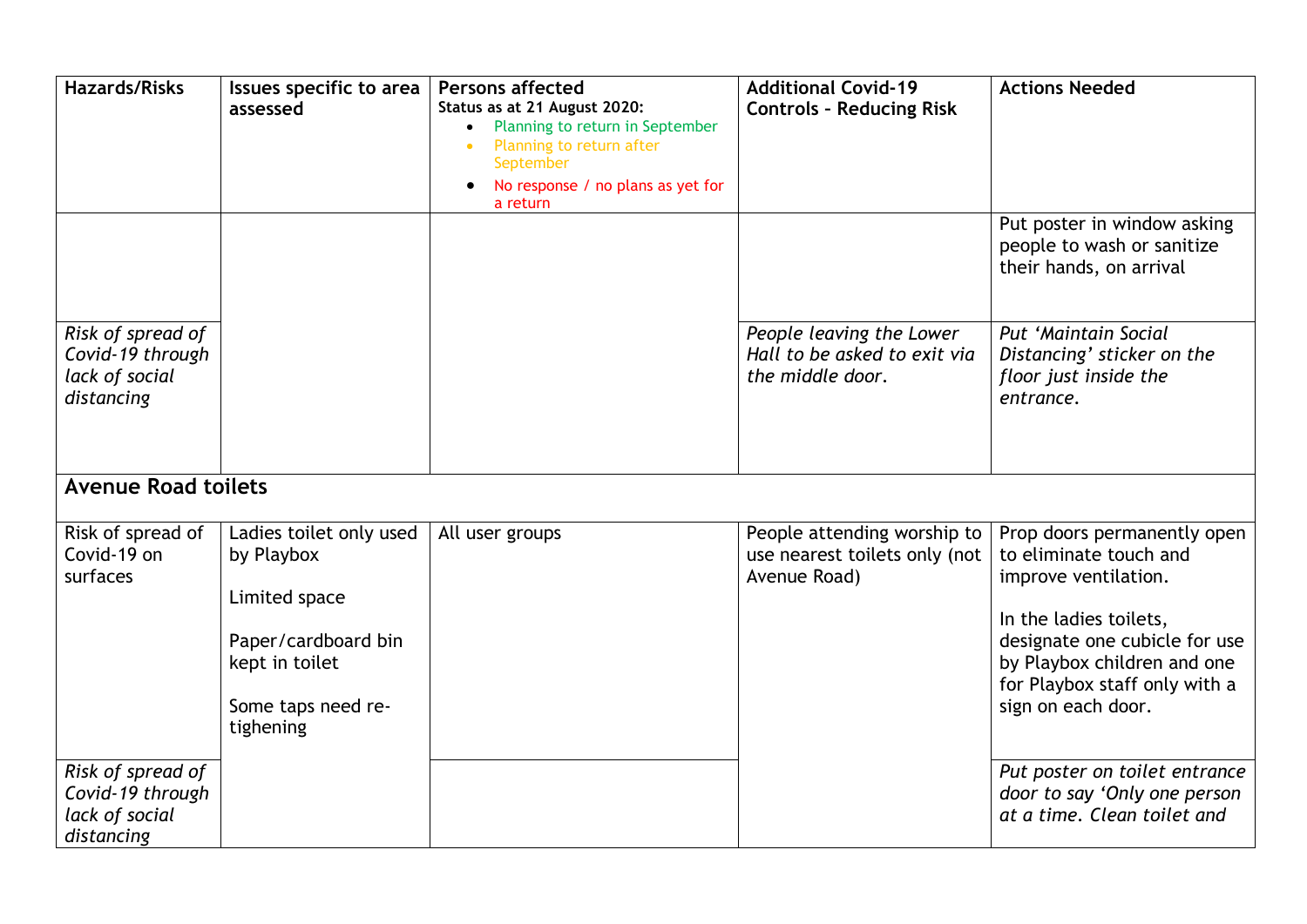| <b>Hazards/Risks</b> | Issues specific to area<br>assessed | <b>Persons affected</b><br>Status as at 21 August 2020:<br>Planning to return in September<br>Planning to return after<br>September<br>No response / no plans as yet for<br>a return | <b>Additional Covid-19</b><br><b>Controls - Reducing Risk</b> | <b>Actions Needed</b>                                                                                                                                                                                                                                |
|----------------------|-------------------------------------|--------------------------------------------------------------------------------------------------------------------------------------------------------------------------------------|---------------------------------------------------------------|------------------------------------------------------------------------------------------------------------------------------------------------------------------------------------------------------------------------------------------------------|
|                      |                                     |                                                                                                                                                                                      |                                                               | wash your hands after use.<br>Keep door open".<br>And each cubicle to have a<br>sign "Clean toilet and hands"<br>after use".<br>Enquire of contract cleaning<br>company the costs of more<br>frequent (than weekly) cost<br>of cleaning the toilets. |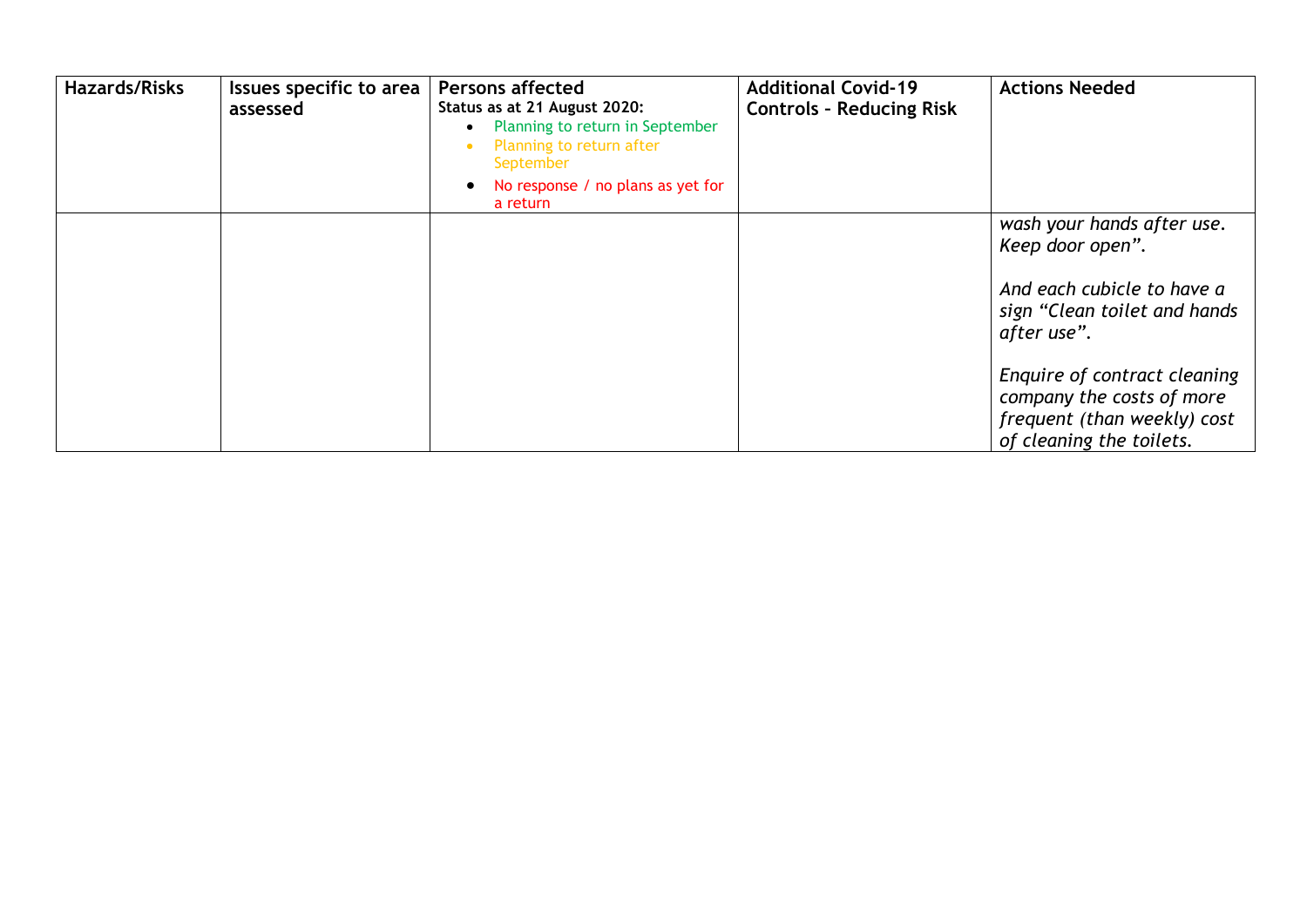# **The Covid-19 Risk Assessment is based upon the following guidance provided by The Methodist Church**

| Version 4           | 26 June 2020  | Updated link to Safely Using Places of Worship & Added new links for signage                     |
|---------------------|---------------|--------------------------------------------------------------------------------------------------|
| Produced by         |               | Removing Signing in Register & Updated Information Section to include Test and Trace             |
| Property            |               | Cleaning section & Risk Assessment has been moved                                                |
| <b>Support Team</b> |               | Action Plan moved to separate document                                                           |
|                     |               | Add more links for Further Information                                                           |
| Version 5           | 30 June 2020  | Legal requirement to conduct a risk assessment                                                   |
|                     |               | Added links for Guidance on Outdoor Play Areas and Gyms, How to Make a Face Mask and Restriction |
|                     |               | on Capacity, DoH Wash Your Hands Poster                                                          |
| Version 6           | 6 July 2020   | Added link to TMCP guidance on Test and Trace & link for revised Covid-19 Compliance sign        |
| Version 7           | 13 July 2020  | Updated link for CPO                                                                             |
| Version 8           | 3 August 2020 | Added reference to activity specific property guidance, updated guidance regarding hand dryers,  |
|                     |               | updated guidance on face masks, added link for how to manage an outbreak, added links to further |
|                     |               | resources and added blank pages of the risk assessment form,                                     |

It is now legal requirement for managing trustees to conduct a risk assessment on Covid-19 before and during use of church building. This includes taking reasonable steps to reduce the risk of spreading Covid-19 to those who use the building. This is called a risk assessment and it will help you manage the risk. You need to consider:

- Identifying what activity or situations might cause transmission of the virus.
- Think about who could be at risk.
- Decide how likely it is that someone could be exposed.
- Act to remove the activity or situation, or if this is not possible, control the risk.
- How to track incidents in an accident log book in accordance with the Health & Safety policy for the church/circuit

Full government guidance on Covid-19 can be found [here.](https://www.gov.uk/government/publications/covid-19-guidance-for-the-safe-use-of-places-of-worship-during-the-pandemic/covid-19-guidance-for-the-safe-use-of-places-of-worship-during-the-pandemic) This assessment<sup>1</sup> is based on guidance from [HSE's Working Safely during the Covid](https://www.hse.gov.uk/news/assets/docs/working-safely-guide.pdf)-19 Outbreak. For further guidance on how to carry out a risk assessment, please refer to the [HSE Guidance on Risk Assessments.](https://www.hse.gov.uk/simple-health-safety/risk/risk-assessment-template-and-examples.htm)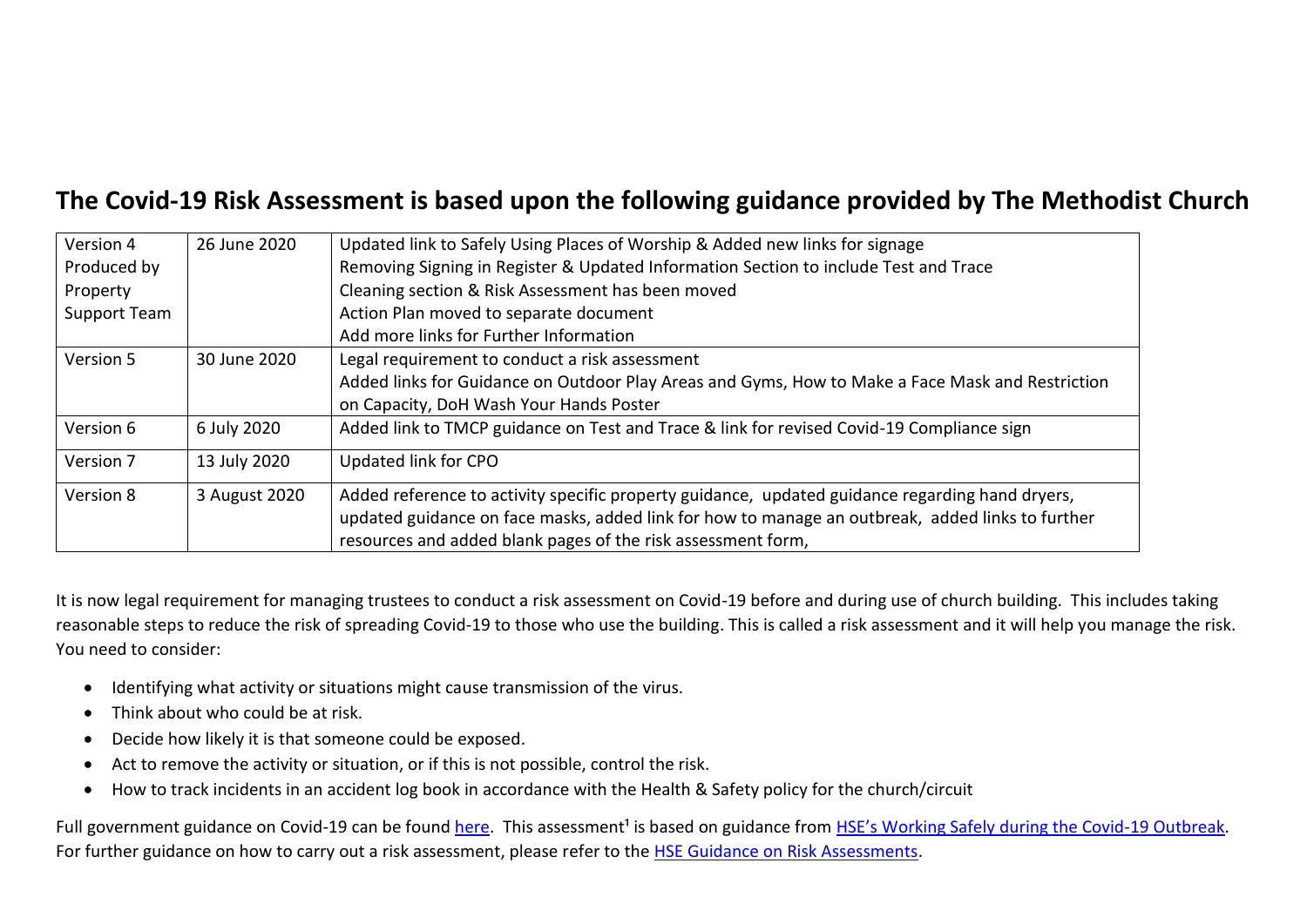Please refer to the activity specific guidance found on [www.methodist.org.uk/for-churches/property/coronavirus-guidance-for-property/](https://www.methodist.org.uk/for-churches/property/coronavirus-guidance-for-property/) , which will aide in thinking through the risks for each group who uses the building.

#### **Social Distancing**

## **Questions to Consider**

- 1. In our building, where will social distancing be more difficult? You may need to review the government guidance on [restrictions on capacity.](https://www.gov.uk/government/publications/covid-19-guidance-for-the-safe-use-of-places-of-worship-from-4-july/covid-19-guidance-for-the-safe-use-of-places-of-worship-from-4-july#general-actions-to-reduce-the-spread-of-infection)
- 2. What areas are more likely to increase the risk? How can we change these areas so people adhere to safe distancing guidelines? Can we re-organise our building to reduce the likelihood of spreading the virus?
- 3. Do we need to add or change things in our building to reduce the likelihood of spreading coronavirus?
- 4. If the building is listed, any changes need to be sensitive and reversible. Please consult the [Conservation Officer](mailto:conservation@methodistchurch.org.uk?subject=Social%20Distancing%20during%20Covid-19) about these changes.\*

Think about how to organise the building so that users and visitors can adhere to [safe distancing guidelines,](https://www.gov.uk/government/publications/coronavirus-outbreak-faqs-what-you-can-and-cant-do/coronavirus-outbreak-faqs-what-you-can-and-cant-do) where possible:

- 1. Physically arrange communal areas to keep adhere to safe distancing guidelines.\*
- 2. Mark areas using tape or floor paint to help adhere to safe distancing guidelines.\*
- 3. Provide signage to remind people to keep adhere to safe distancing guidelines.\*
- 4. Using screens to create a physical barrier between people.\*
- 5. Use more than one exit or entry to reduce numbers in high traffic areas.
- 6. Maintaining social distancing in communal areas, including stairs and lifts.
- 7. Leave doors open that can be left open (taking fire safety and security issues into consideration) to reduce the need for people to touch door handles and to assist with the circulation of fresh air.
- 8. If there is a playground, please refer to the [guidance](https://www.gov.uk/government/publications/covid-19-guidance-for-managing-playgrounds-and-outdoor-gyms/covid-19-guidance-for-managing-playgrounds-and-outdoor-gyms) on outdoor playgrounds and gyms.

Where you cannot adhere to social distancing guidelines, you should think about:

- 1. Put in place systems such as 'one in, one out' in communal areas, such as toilets, if it is not possible to maintain social distancing.
- 2. Assigning one person per area or staggering use times to reduce the number of people in an area.
- 3. Limit access to kitchens and limit contact between those using the kitchen. The government's guidance on [Food Preparation during Covid-19](https://www.gov.uk/government/publications/covid-19-guidance-for-food-businesses/guidance-for-food-businesses-on-coronavirus-covid-19) should be followed.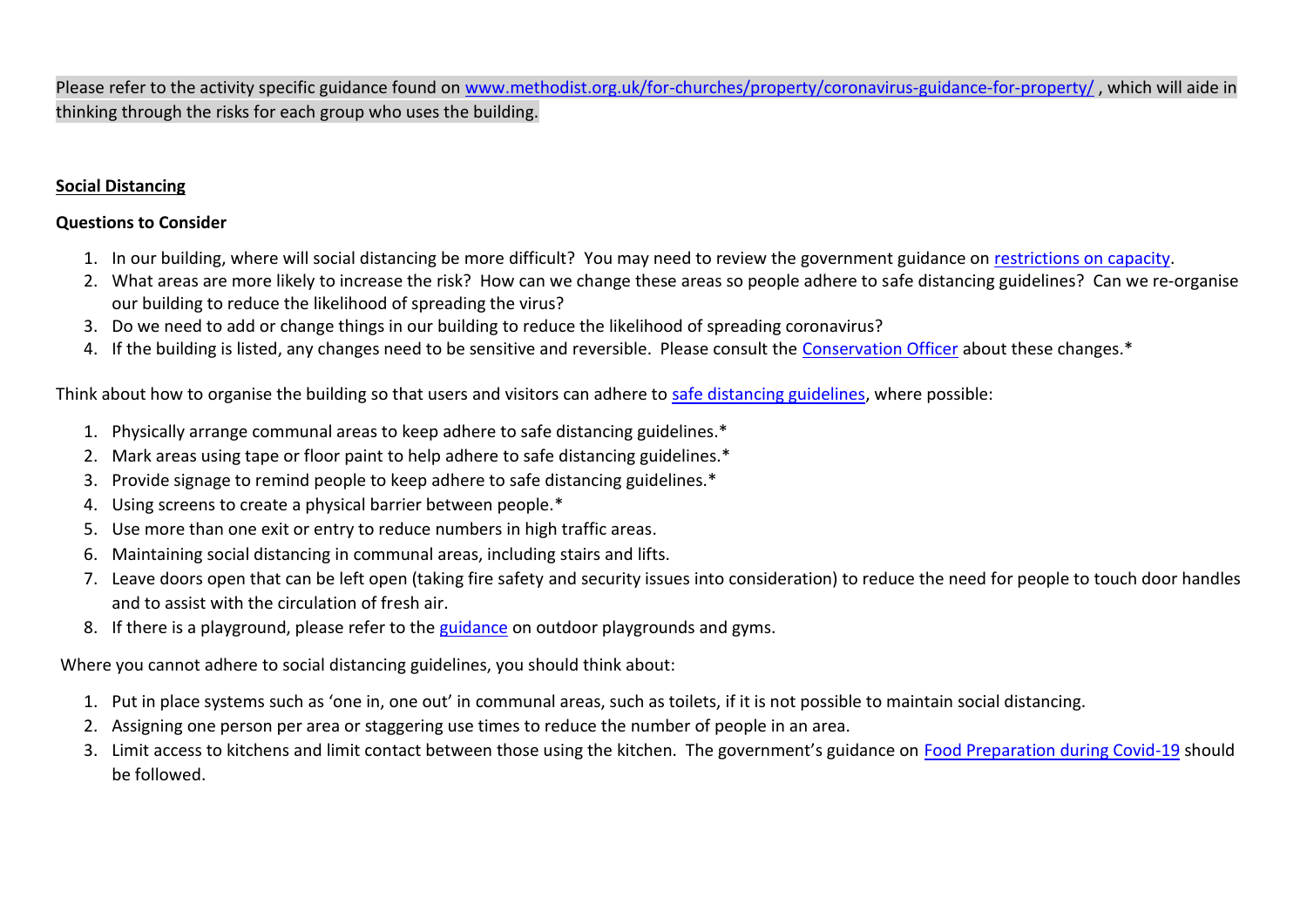## **Cleaning**

Please refer to the [Cleaning Churches during Covid-19 guidance](https://www.methodist.org.uk/for-churches/property/coronavirus-guidance-for-property/) (found under Guide to Re-Opening & Managing Church Buildings) for specific guidance on cleaning regimes.

#### **Good Hygiene**

You need to think about:

- 1. Ensuring there is handwashing facilities that provide running water, soap and paper towels and reminding to wash regularly for 20 seconds.
- 2. Providing handwashing facilities or hand sanitiser at entry and exit points. The government states that people should be able to wash their hands as they arrive and leave.
- 3. Frequently wipe down hand dryers. When using paper towels, bins should have liners and should be emptied frequently to safely dispose of waste. Providing hand sanitiser in multiple areas in addition to washing facilities.
- 4. Providing tissues throughout the building.
- 5. Setting clear guidance for the cleaning of toilets and kitchen facilities to make sure they are kept clean.
- 6. Using signs and posters to increase awareness of good handwashing technique reminding those in the building to catch coughs and sneezes in tissues and to avoid touching face, eyes, nose or mouth with unclean hands. Signs can be ordered from [CPO](http://www.cpo.org.uk/methodistppe) or other recommendations include:
	- a. [NHS Hand-Washing Technique](https://www.berkshirehealthcare.nhs.uk/media/33429304/nhs-hand-wasing-technique.pdf)
	- b. [Hand-Washing Technique \(child version\)](https://www.methodist.org.uk/media/17916/hand-hygiene-poster-2020.pdf)
	- c. [DoH Wash Your Hands](https://www.methodist.org.uk/media/17914/doh-handwash-poster-19-03-2020-3.pdf)
	- d. [Follow Catch it, Bin it, Kill it](https://www.england.nhs.uk/south/wp-content/uploads/sites/6/2017/09/catch-bin-kill.pdf)
	- e. [Cover Coughs and Sneezes \(child](https://www.methodist.org.uk/media/17915/respiratory-hygiene-poster-2020.pdf) version)
	- f. [Compliance with Covid-19 Guidance \(revised\)](https://assets.publishing.service.gov.uk/government/uploads/system/uploads/attachment_data/file/897765/staying-covid-19-secure-2020.pdf)

#### **Personal Protective Equipment**

#### Face Masks

- From 8 August, it is mandatory to wear a face covering in indoor public spaces. However, they are not a replacement safe distancing and regular handwashing. Please refer to the [Guide on Face Coverings](https://www.methodist.org.uk/for-churches/property/coronavirus-guidance-for-property/) for more information and a list of those who are exempt.
- Public urged not to buy medical grade masks so they can be saved for frontline health and care workers, and instead make their own face coverings at home. Click [here](https://www.gov.uk/government/publications/how-to-wear-and-make-a-cloth-face-covering/how-to-wear-and-make-a-cloth-face-covering) to read more.
- CPO have offered Methodist Churches a 15% discount on PPE, click [here](http://www.cpo.org.uk/methodistppe) for more information.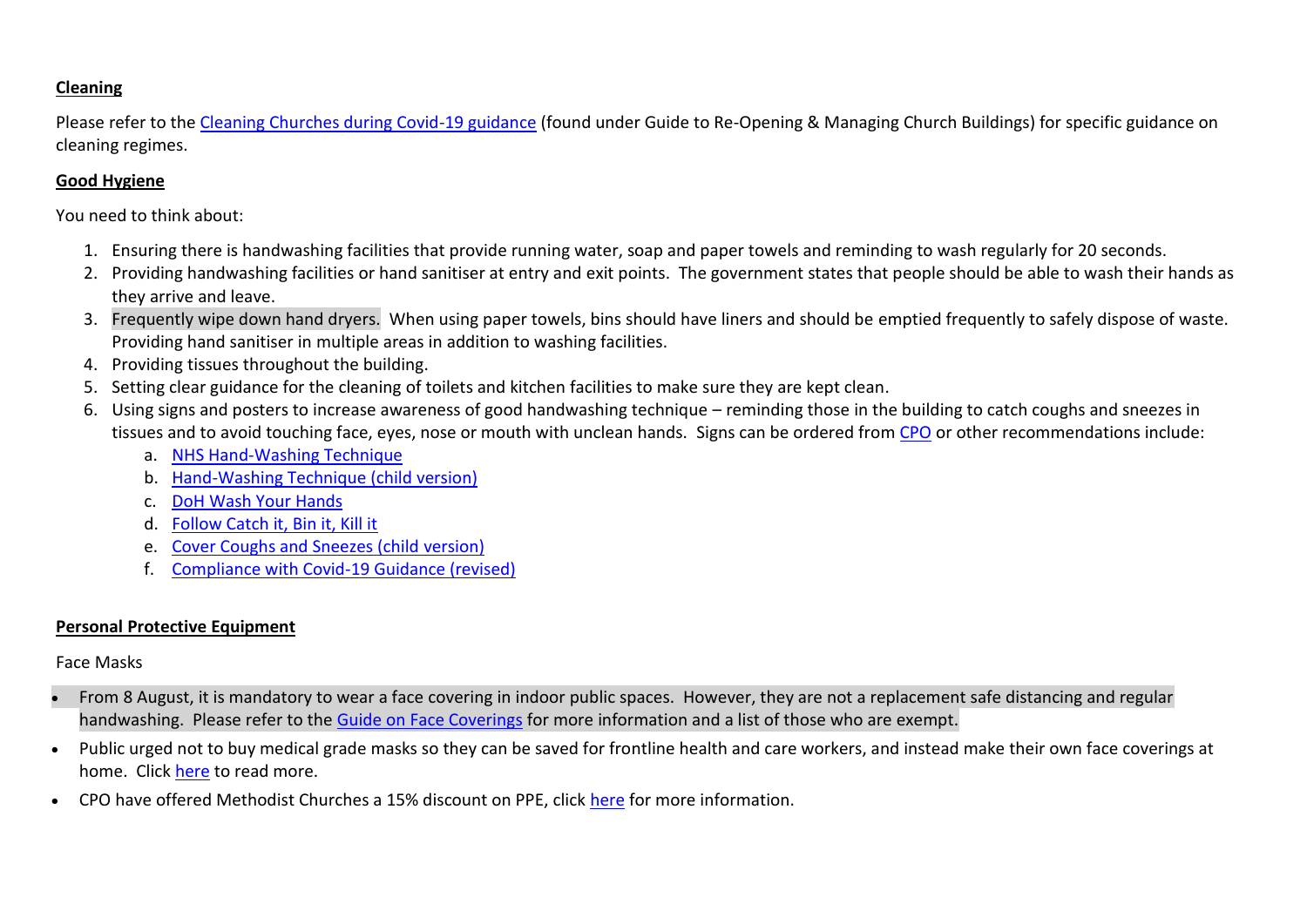#### **Information and Guidance**

#### **Questions to consider:**

- 1. What information do those who use the building need to make sure they understand how to keep safe during the outbreak?
- 2. Who else do we need to share information and guidance with and what is the best way to do it?
- 3. How will people know when information and guidance is updated?

Making sure you pass on the correct information and guidance to those using the building is an important part of reducing risk.

- 1. Consider how to support Test and Trace should there be a confirmed case of Covid-19 in the building. The Government has requested that churches in England assist th[e NHS Test and Trace service](https://www.gov.uk/government/news/government-launches-nhs-test-and-trace-service) by keeping an accurate temporary record of visitors to church premises for 21 days. Please refer to TMCP's [Guidance on Test and Trace](https://www.tmcp.org.uk/news-hub/new-test-and-trace-record-available) for further information and templates.
- 2. Be familiar with the government guidance on [Covid-19 Early Outbreak Management](https://www.gov.uk/government/publications/reporting-outbreaks-of-coronavirus-covid-19/covid-19-early-outbreak-management) that includes instructions on what to do in the event of a confirmed case of Covid-19.
- 3. Decide what people need to know so they can use the building safely.
- 4. Decide the best way to pass on information and guidance to those using the building.
- 5. Setting clear guidance and line of responsibility for the use of kitchen and toilet facilities to make sure they are kept clean.
- 6. People often need to hear messages more than once and in different ways to remember. Think about ways to reinforce the message.
- 7. Think about how to interact with those who do not regularly use the building such as visitors or delivery drivers. Plan how to share relevant information on how to socially distance, where they wash their hands and the arrangements for using communal areas.

Updating information and guidance

- 1. Be prepared by thinking about what measures can be put in place to update people in the event of adapting the current guidance.
- 2. Decide if the current ways of sharing information and guidance are enough to update people or if you need to do more.
- 3. As information is key to reducing risk, decide how you are going to make sure that everyone who needs the information gets it.

Ensure that all those who use the building know what the [current guidelines](https://www.gov.uk/government/publications/staying-alert-and-safe-social-distancing) are about self-isolation if they or someone in their home has symptoms. Full guidance on testing can be foun[d here](https://www.gov.uk/guidance/coronavirus-covid-19-getting-tested) and here is the [link](https://www.gov.uk/apply-coronavirus-test) to apply for a test.

- 1. Agree how to inform the Test and Trace service should someone test positive for Covid-19 when in the building.
- 2. Agree how you will look after someone who falls ill in the building. Do you need to isolate them until they can go home? Where will that be? What do you need to do to clean afterwards?
- 3. Decide what support needs to be in place for the person who is self-isolating.

#### **Further resources:**